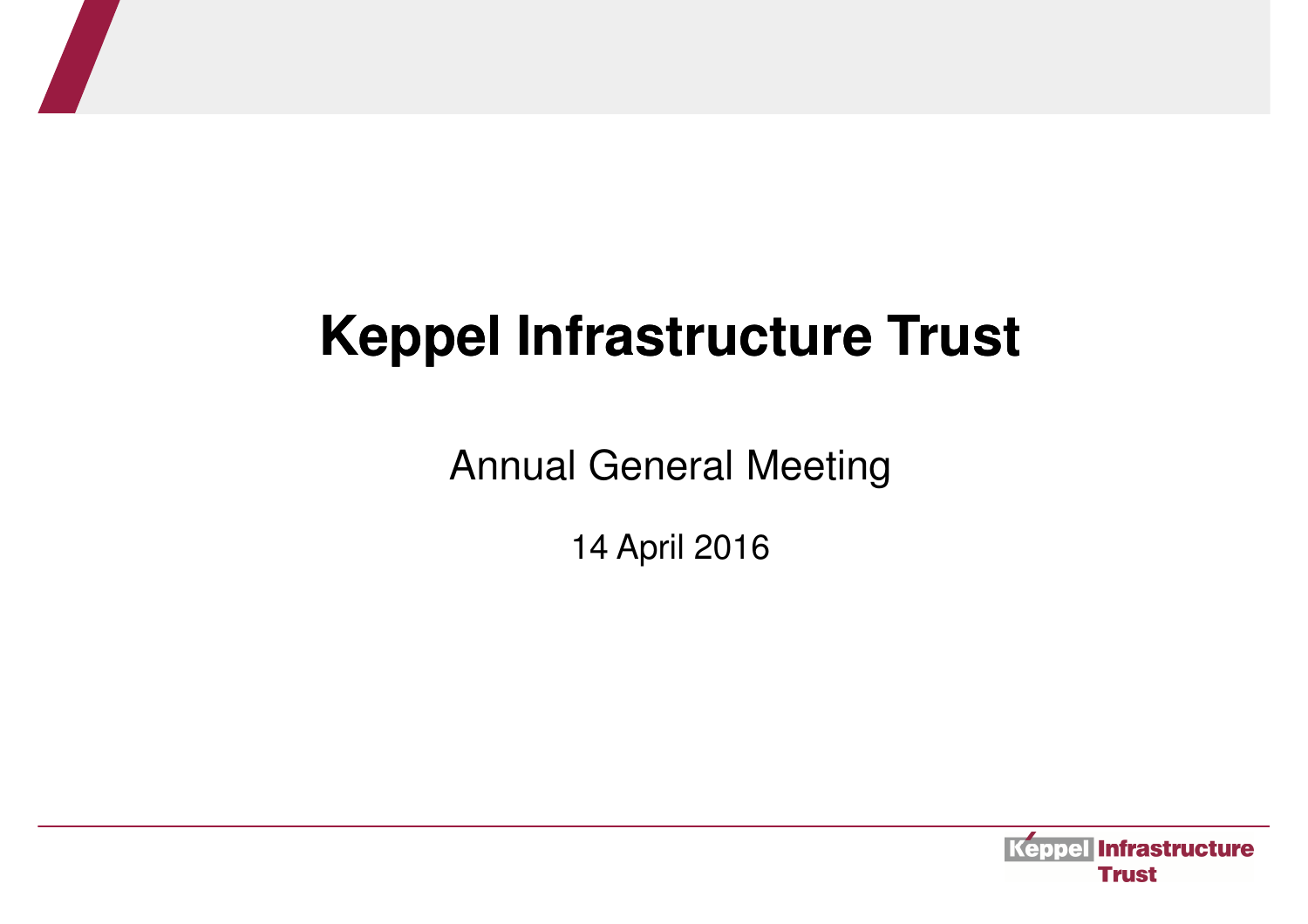



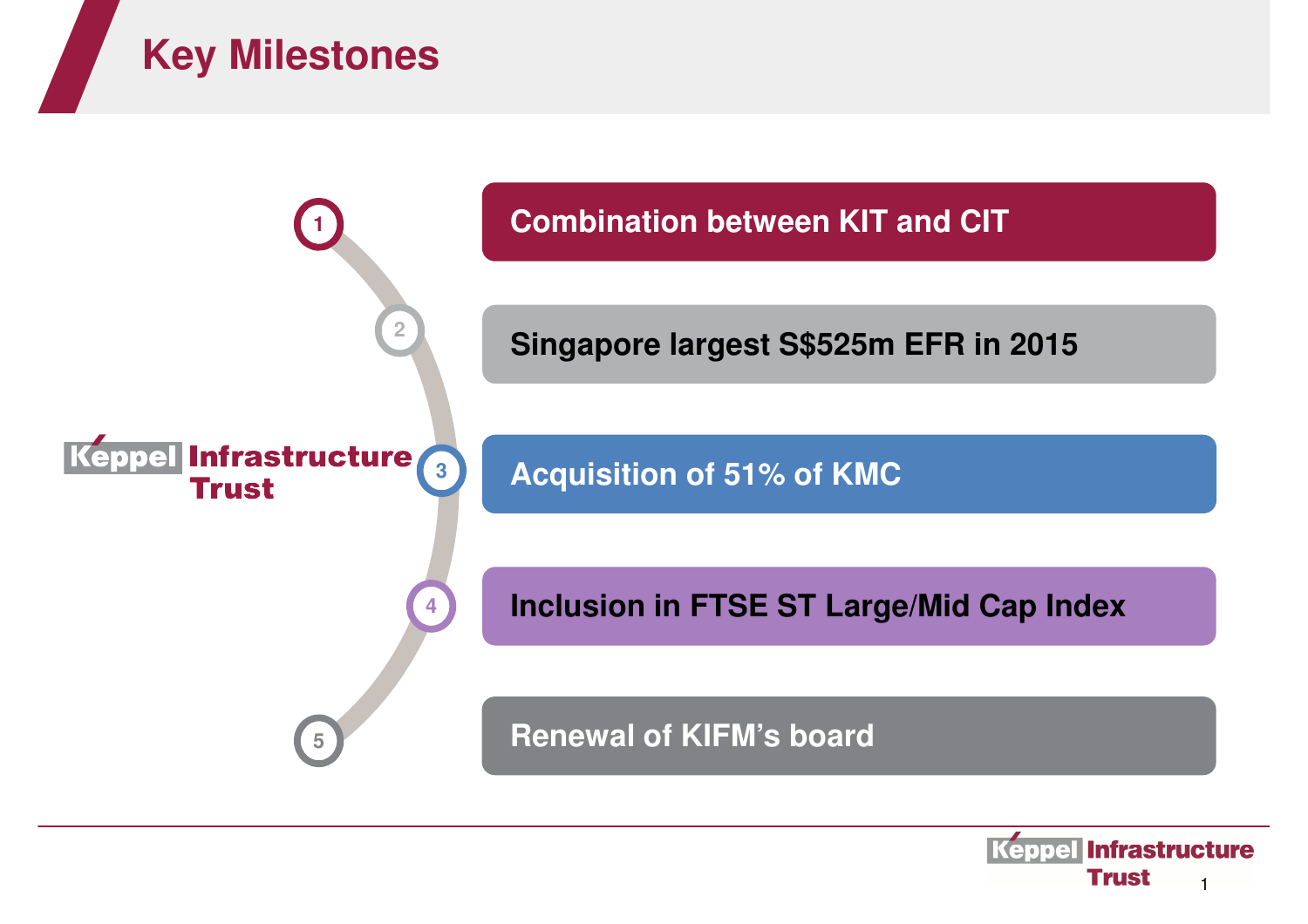## **Diversified portfolio of core infrastructure assets**

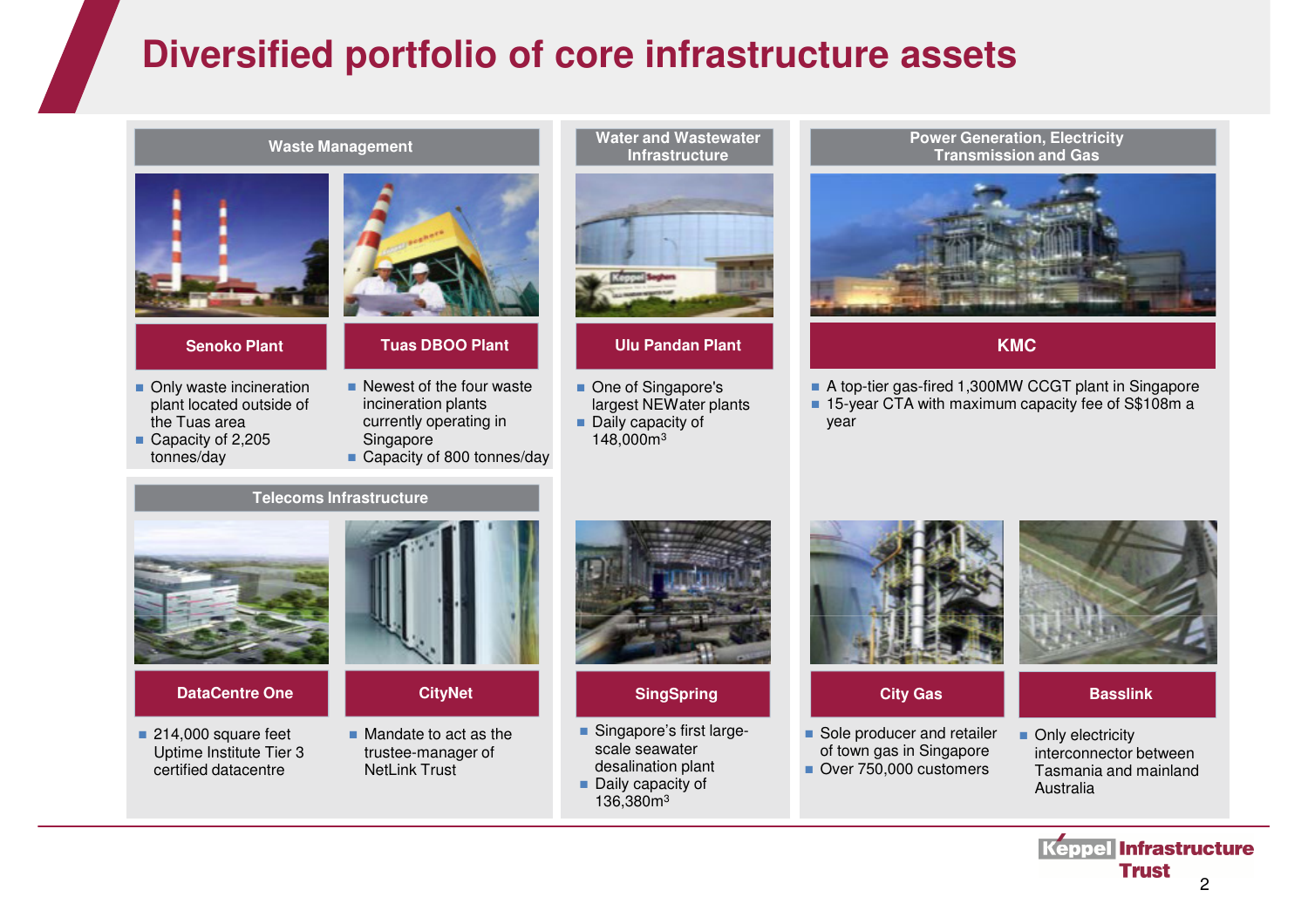



 $(1)$  Includes reduction in lease and concession receivables